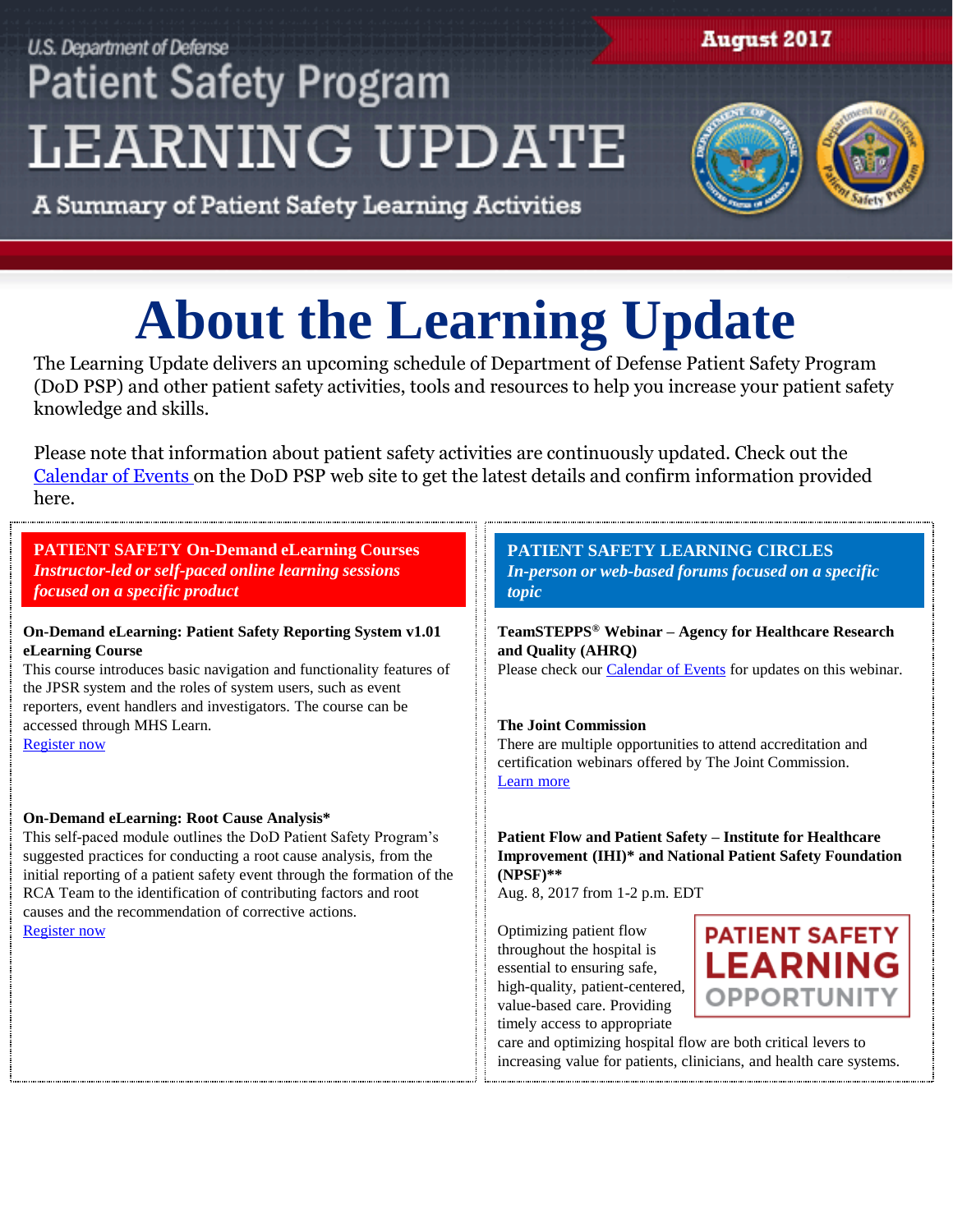### U.S. Department of Defense **Patient Safety Program LEARNING UPDATE**

**August 2017** 



A Summary of Patient Safety Learning Activities

In this webcast, we will explore high-leverage strategies and interventions to improve hospital-wide patient flow – making sense of the variety of hospital-wide strategies and approaches needed to deliver the right care, in the right place, at the right time

#### **Speakers:**

- Marti Taylor, MSN, chief executive officer, University Hospital, executive director, The Richard M. Ross Heart Hospital, The Ohio State University Wexner Medical Center
- Pat Rutherford, RN, MS, vice president, IHI
- Frederick Ryckman, MD, senior vice president for Medical Operations, Cincinnati Children's Hospital Medical Center [Learn more](http://www.npsf.org/events/EventDetails.aspx?id=983822&group=)

#### **Workplace Violence in Healthcare Can't Be the Norm – Institute for Healthcare Improvement (IHI)** Aug. 10, 2017 from 2-3 p.m. EDT

Violence against medical staff is on the rise in the U.S. The circumstances, sources, and types of violent behavior vary – everything from verbal threats to deadly shootings.



In response to this situation, major health care organizations are developing new violence-prevention resources, highlighting health systems with notable programs and solutions.

Beth Israel Deaconess Medical Center in Boston is one such organization that will share the solutions they've developed thus far.

#### **Speakers:**

- Pat Folcarelli, RN, PhD, interim vice president, Silverman Institute for Health Care Quality and Safety, Beth Israel Deaconess Medical Center (BIDMC)
- Marsha Mauer, RN, MS, chief nursing officer and senior vice president, BIDMC
- Christopher Casey, director of security services, BIDMC [Learn more](http://www.ihi.org/education/AudioVideo/WIHI/workplace-violence-in-health-care-can)

#### **Antimicrobial Stewardship in the Military Health System – ECRI Institute**

Aug. 24, 2017 from 1-2 p.m. EDT

#### **Speakers:**

- $\lfloor$ Institute The Discipline of Science. The Integrity of Independence
- Sharon Bradley, RN, CIC, senior infection preventionist analyst, ECRI Institute
- Lt. Col. James Masterson, MPH, PharmD, deputy director, Army Pharmacovigilance Center
- Lt. Col. Paige Waterman, MS, MD, director of translational medicine, Walter Reed Army Institute of Research

For more information on registering for this webinar, please e-mail [TQMC@ECRI.org](mailto:TQMC@ECRI.org) or call (610) 825-6000, ext. 5800.

**Pursuing Health Equity with Curiosity: Notes from New Initiatives – Institute for Healthcare Improvement (IHI)** Aug. 24, 2017, 2-3 p.m. EDT

#### **Speakers:**

• Michelle Morse, MD, MPH, founding co-director, Equal Health; assistant program director, Brigham and Women's Internal Medicine Residency Program



- Abigail Ortiz, MSW, MPH, director of community health programs, Southern Jamaica Plain Health Center
- Amy Reid, MPH, director, IHI

[Learn more](http://www.ihi.org/education/AudioVideo/WIHI/Pages/default.aspx)